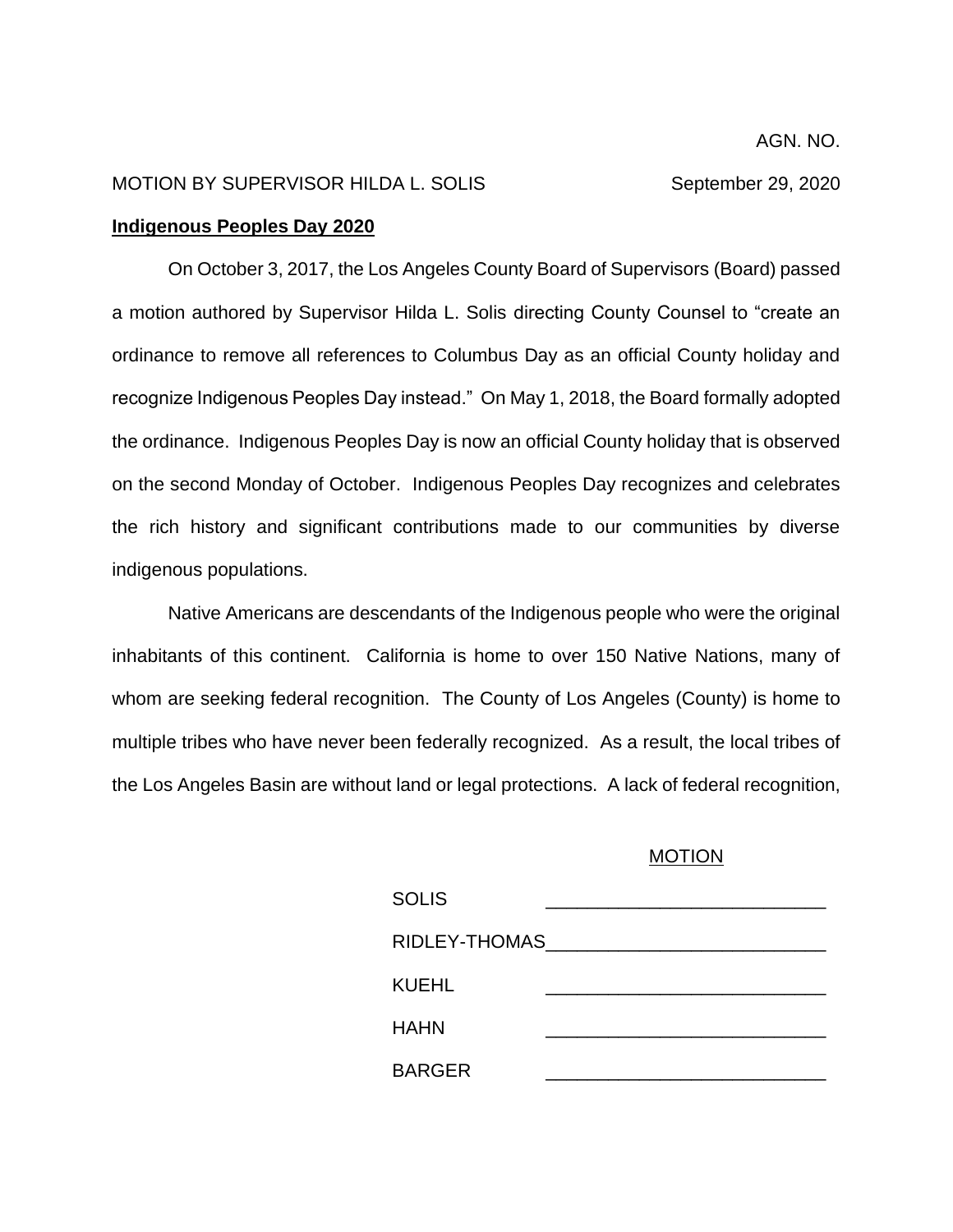exacerbated by various County policies and procedures, has resulted in numerous land access issues for local tribal people, including an inability to use lands for cultural and ceremonial purposes such as cultural burning and gathering. Additionally, urban American Indian and Alaska Native residents of Los Angeles County face similar land access issues.

Ongoing issues related to accessing County-owned and other public lands for Native cultural practices were highlighted by stakeholders during a convening of tribal and Native American communities held in May 2019 in support of the development of the Our County Sustainability Plan (Plan), which was adopted by the Board in August 2019. Based on the stakeholder feedback, the Plan includes a short-term action, Action 78, which directs the Chief Executive Office (CEO) to "collaborate with local tribes to identify and address barriers to observance of traditional practices such as harvesting and gathering, particularly on County-owned land."

At the time of adoption of the Plan, the Board directed the Chief Sustainability Office to select priority actions from the Plan for implementation on an annual basis. The first annual report-back with priorities selected based on stakeholder and County departmental feedback was submitted to the Board in February 2020, and it includes Action 78 as a priority for Fiscal Year 2020-21.

In recent years, the County has been active in both uplifting the true histories of the LA Basin and prioritizing equity for communities countywide. The inequitable access to County-owned lands for Native people negatively impacts their physical, mental, spiritual, emotional, and cultural health. Tribal engagement on these issues at the local level is critical to the development and maintenance of equitable and culturally just local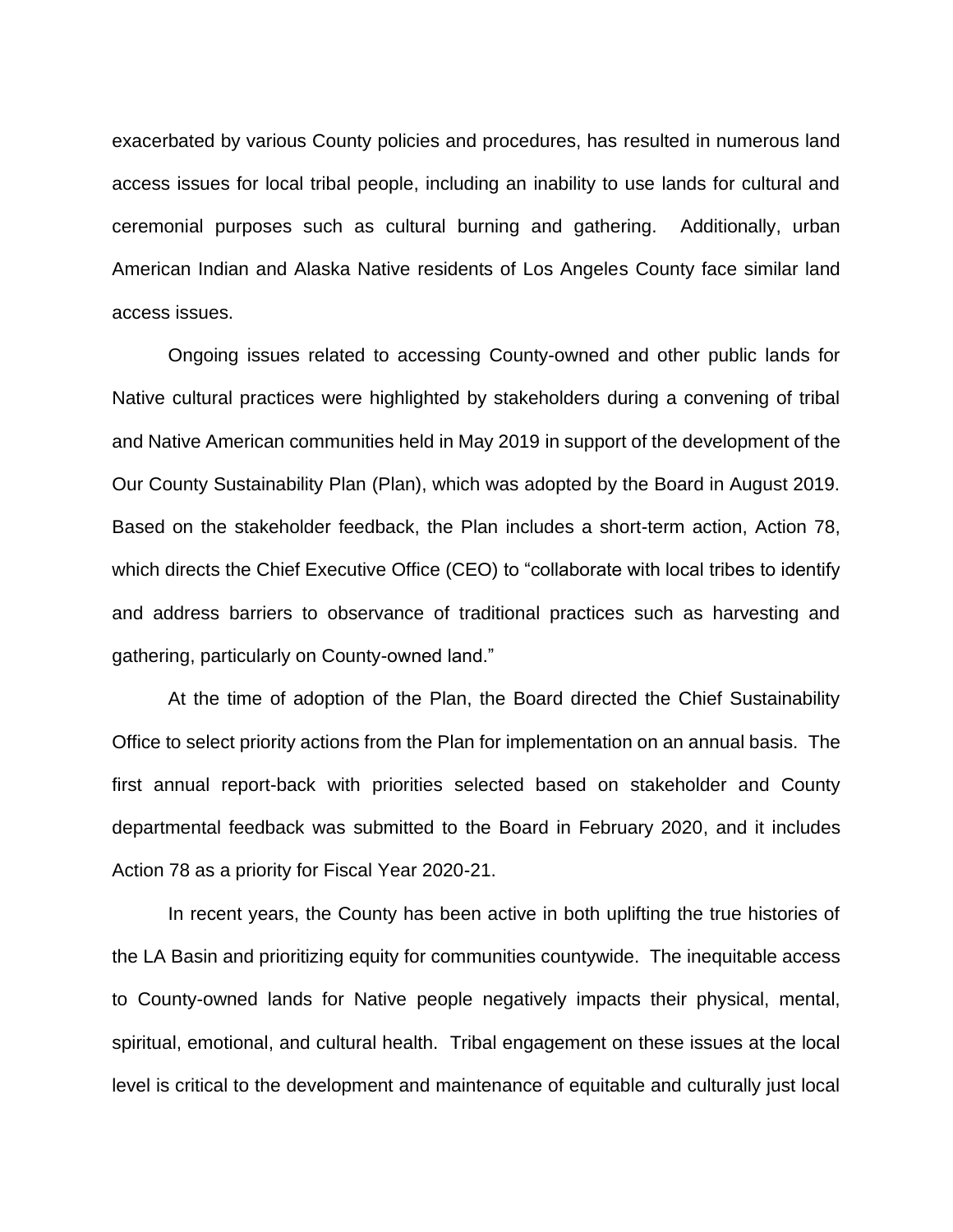land use policies and procedures that improve access to parks, beaches, recreational waters, public lands, and public spaces for Native American people to observe traditional practices.

## **I, THEREFORE, MOVE** that the Board of Supervisors

- 1. Promote Indigenous Peoples Day 2020 by encouraging all County Departments and County residents to participate in virtual Indigenous Peoples Day celebrations and activities taking place on and around October 12, 2020.
- 2. Direct the Chief Sustainability Office, in coordination with the Los Angeles City/County Native American Indian Commission, Department of Parks and Recreation, Department of Beaches and Harbors, and Department of Public Works to do the following:
	- a. Within six months, convene local tribal and urban Indian stakeholders to identify barriers to the observance by Native communities of traditional cultural or religious practices on Countyowned lands resulting from County, state, or federal policies;
	- b. Within six months, evaluate existing County land use policies, practices, operations, and programs through a lens of equity in order to more effectively promote and support policies that improve access for Native people to observe cultural and ceremonial practices; and
	- c. Within eight months, report back to the Board detailing the identified barriers as well as recommendations to address them in